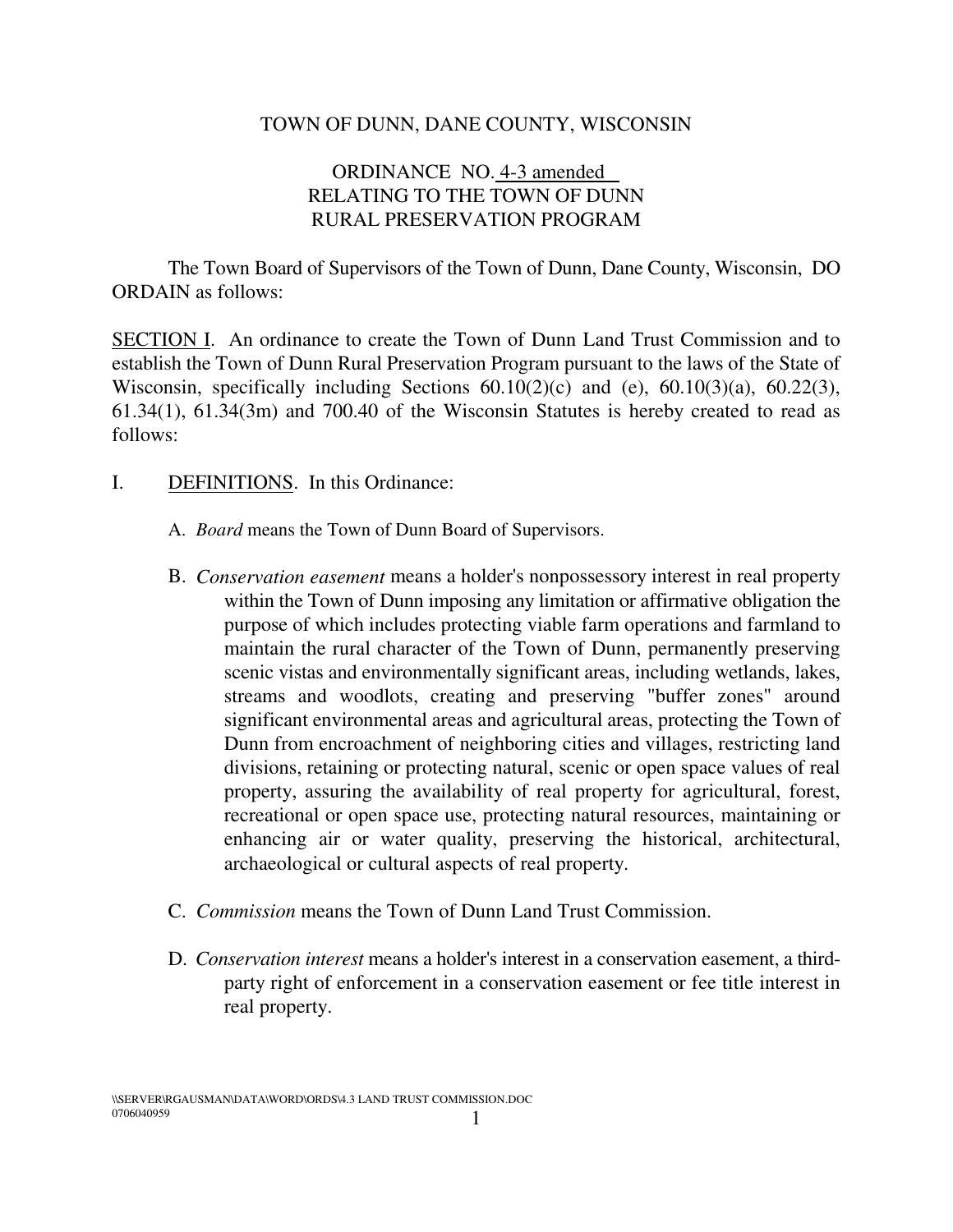E. *Nonprofit conservation organization* means a nonprofit corporation, a charitable trust or other nonprofit association whose purposes include the acquisition of property for conservation purposes and that is described in Section  $501(c)(3)$ of the Internal Revenue Code and is exempt from federal income tax under Section 501(a) of the Internal Revenue Code.

## II. LAND TRUST COMMISSION

- A. *Creation*. There is hereby created the Town of Dunn Land Trust Commission (hereinafter the "Commission").
- B. *Duties*. The commission shall be responsible for general supervision of the Open Space Program as set forth in this Ordinance, including the following:
	- 1. The Commission shall maintain contact with public and private agencies to maximize the resources and coordinate efforts to preserve the rural character of the Town.
	- 2. The Commission shall determine the interest of owners of land within the Town at least annually, to donate or sell interests in real property for the purpose of the rural preservation program.
	- 3. The Commission may recommend selection criteria and may recommend the acquisition of interests in specific parcels of real property to be acquired by the Town for rural preservation purposes.
	- 4. The Commission may recommend changes to the Open Space Program and suggestions as to how the Open Space Fund acquisition program may be integrated with the Town of Dunn's Land Use Plan and Open Space Plan and other local and regional land use plans.
	- 5. The Commission may conduct public meetings or public hearings as it determines necessary or convenient to its work.
- C. *Membership*. The commission shall consist of seven (7) members consisting of:
	- 1. A representative of a Dane County nonprofit conservation organization, as defined in Section 23.0955, Wis. Stats., to be designated by the Board, after consideration of the recommendation of the governing body of the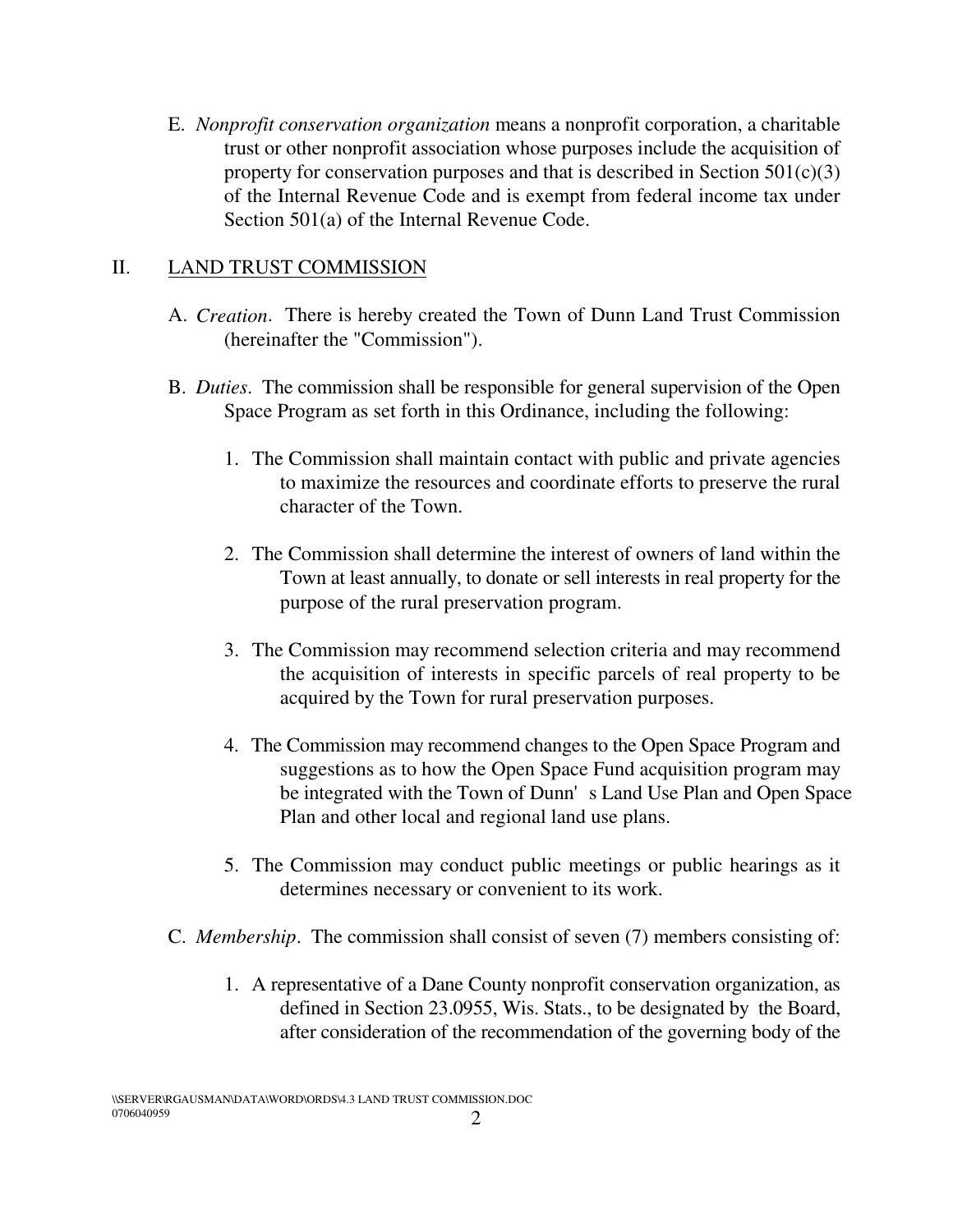nonprofit conservation organization, to serve a three-year term, expiring on the third anniversary after the appointment.

- 2. The Commission Chair and four members nominated by the Town Chair, and with the advice and consent of the Board, appointed for staggered terms expiring on June 1 following the third anniversary of their appointment, subject to the following:
	- a) The Commission Chair and at least three members shall be electors of the Town.
	- b) Notwithstanding the foregoing, two of the initial members appointed under this subparagraph iii shall be designated to serve for terms expiring on June 1 following the first anniversary of their appointment and two of such initial members shall be designated to serve for terms expiring on June 1 following the second anniversary of their appointment.
	- c) To the extent practicable, include persons with backgrounds and experience in agriculture, finance, conservation or planning.
- D. *Officers*. The Commission shall have the following officers:
	- 1. The Chair shall preside at all meetings of the Commission. In his or her absence, the Commission shall designate a member to serve as presiding officer of its meeting.
	- 2. A Secretary shall be elected by a majority vote of the Commission at the first meeting of the Commission following June 1 of each year to serve for a term expiring on June 1 of the following year. The Secretary shall maintain records of the Commission's work, including minutes of all meetings of the Commission.
	- 3. The Commission may establish any additional officers it determines necessary or convenient to the operation of the Commission.
- E. *Rules of Procedure*. The Commission may adopt rules of procedure governing its deliberations. In the absence of any other such rules, the Commission shall conduct its proceedings in accordance with Robert's Rules of Order, latest revised edition.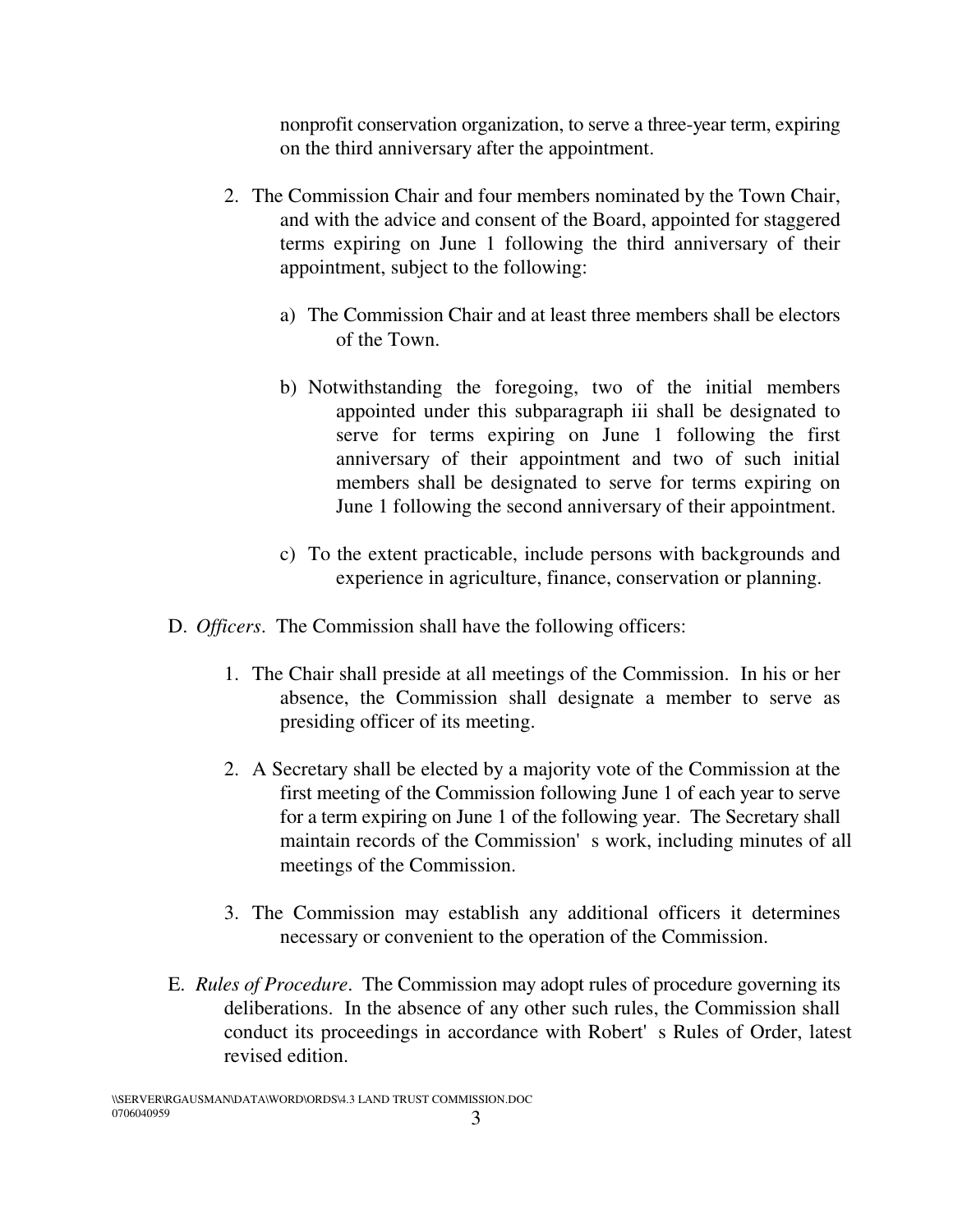- III. RURAL PRESERVATION PROGRAM EXPENDITURES. The Board is authorized to acquire conservation interests in real property or to make payments to nonprofit conservation organizations for the purpose of rural preservation as provided herein.
	- A. *Conservation Easement Purchases*. The Board may, subject to subsection D, expend funds for costs associated with the purchase or acceptance of donated holders' interests or third party rights of enforcement in conservation easements as defined, respectively, in Secs. 700.40(1)(b) and 700.40(1)(c) of the Wisconsin Statutes.
	- B. *Land Purchases*. The Board may, subject to subsection D, expend funds for the purchase of land for the purpose of rural preservation.
	- C. *Payments to Nonprofit Organizations*. The Board may, subject to subsection D, appropriate money for payment to a nonprofit conservation organization for the conservation of natural resources within the Town or beneficial to the Town through the acquisition of conservation interests, provided that the recipient organization submits and the Board approves a detailed plan for the work to be done as provided for in Section 60.23(6) of the Wisconsin Statutes. The Board may attach such conditions and restrictions on the appropriation as the Board considers necessary and appropriate to protect the Town's interests in rural preservation.
	- D. The Town Board shall refer to the Commission, for its consideration and recommendation before final action is taken by the Board, the expenditure of funds under subsections A, B or C. Unless such recommendation is made within 30 days, or such longer period as may be stipulated by the Board, the Board may take final action without it.
	- E. *Voluntary Conveyances*. The Board may acquire conservation interests only from willing owners and may not exercise its power of eminent domain to acquire such interests.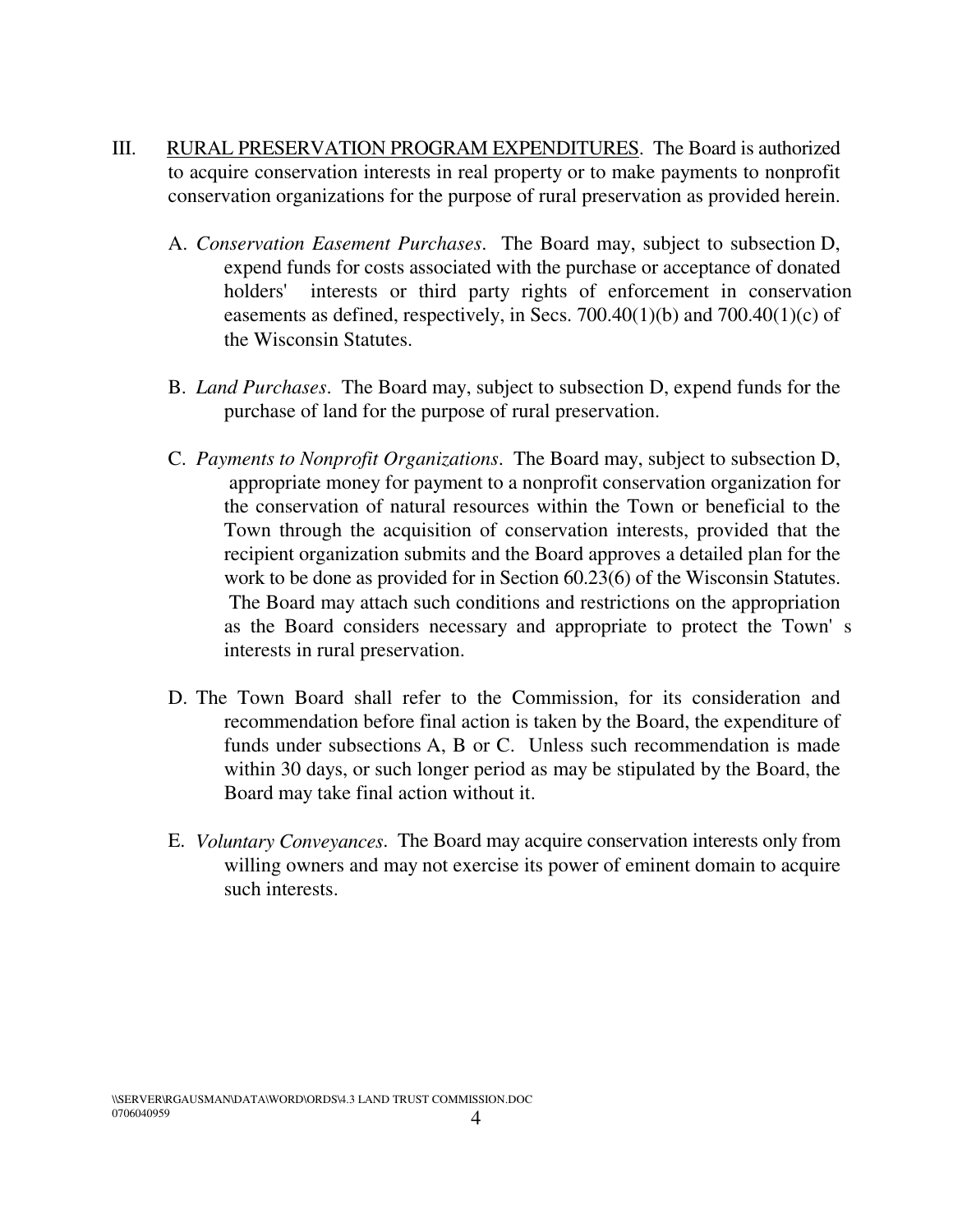F. *Indirect Costs*. In addition to the purchase price therefor, the Board may expend funds for the payment of indirect costs associated with the conduct of the program, including costs of administration and acquisition of conservation interests, including but not limited to survey costs, title evidence, attorneys' fees, appraisers' fees, environmental assessments, transfer taxes and recording fees.

## IV. PROCEDURE FOR ACQUISITION OF CONSERVATION INTERESTS

- A. The Board may conduct public meetings or public hearings as it determines necessary or convenient to consideration of Rural Preservation Program expenditures.
- B. Prior to purchasing any conservation interest, the Board shall cause an appraisal to be prepared by a qualified appraiser setting forth the fair market value of the interest proposed to be purchased.
- V. ALIENATION OF ACQUIRED INTERESTS. Except where the intention to reconvey a conservation interest is expressly provided for in the Board's authorization to acquire such interest, no conservation interest acquired by the Town under the provisions of this Ordinance shall thereafter be alienated, unless all of the following conditions have been met:
	- A. The Board or the Commission has conducted a public hearing for the purpose of considering the proposed alienation;
	- B. The Town Board has referred to the Commission, for its consideration and recommendation before final action is taken by the Board, the proposed alienation. Unless such recommendation is made within 30 days, or such longer period as may be stipulated by the Board, the Board may take final action without it;
	- C. An advisory referendum on the proposed alienation is approved by a majority of the electors of the Town voting on the measure.
	- D. A resolution in support of the proposed alienation is adopted by an affirmative vote of two-thirds of the members of the Board; and
	- E. A resolution in support of the proposed alienation is adopted by a majority of the members of the governing body of any public agency or nonprofit conservation

\\SERVER\RGAUSMAN\DATA\WORD\ORDS\4.3 LAND TRUST COMMISSION.DOC 0706040959  $0706040959$  5